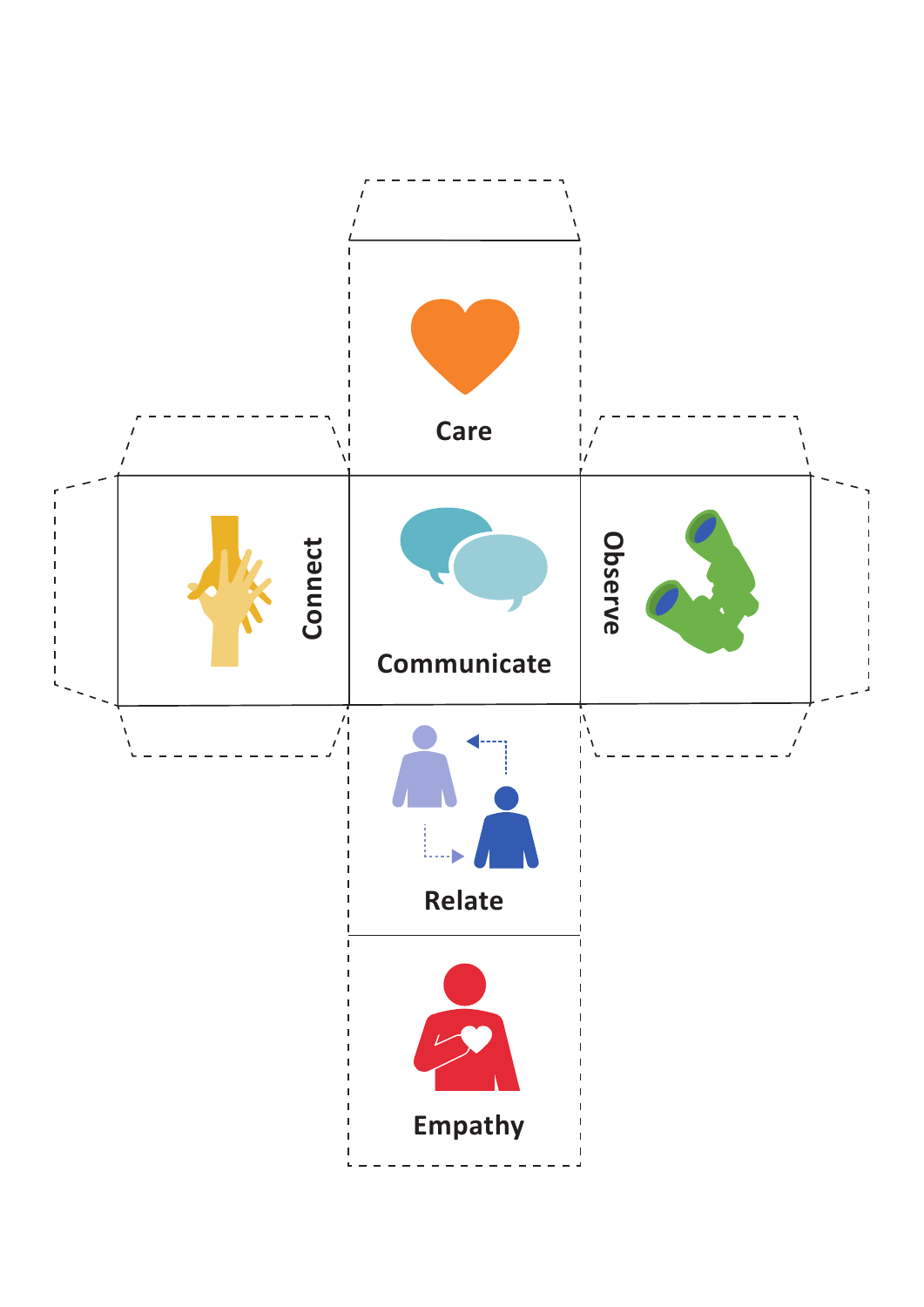

You are attending a commemorative ANZAC Day service, watching Defence personnel marching past. You notice a student about the same age as you in the large crowd watching the parade as well. He is visibly upset, with tears streaming down his face. Some other students are teasing him about crying at the service. How might you respond to this situation?

- Brainstorm some personal, social and cultural factors that might influence the emotional response of this student.
- What impact might these emotional responses have on:
	- − this student?
	- − his family?
	- − other onlookers?
- What positive coping strategies could someone draw on to manage these emotions?



You decide to go and speak with the student who is visibly upset. You notice he is with his family and they are also upset. What will you say to him?

- What skills do you bring to this challenging conversation?
- How might you use these skills to connect with this individual and his family?
- How might you demonstrate active listening skills?
- How might you show that you understand why the student is upset?

## **CARE**

Your initial conversation with the upset student seemed to calm him down. He appeared calmer as he began to describe to you why he was so upset around his family and peers.

- Do you think you have a responsibility to care for others? Why or why not?
- Brainstorm some ways you or someone else can seek support if they're feeling anxious or upset.
- What strategies might you put in place?
- What resources might you draw on to support the strategies?



You continue to strike up a conversation with him and find out that he lives near you and really enjoys football. You are a member of the local club and you invite him to come and play with your team as you are short of players each week.

- What skills and strategies did you use to begin the conversation?
- How did you communicate clearly?
- How did you demonstrate active listening?
- How did you show cooperation?
- How did you offer help?